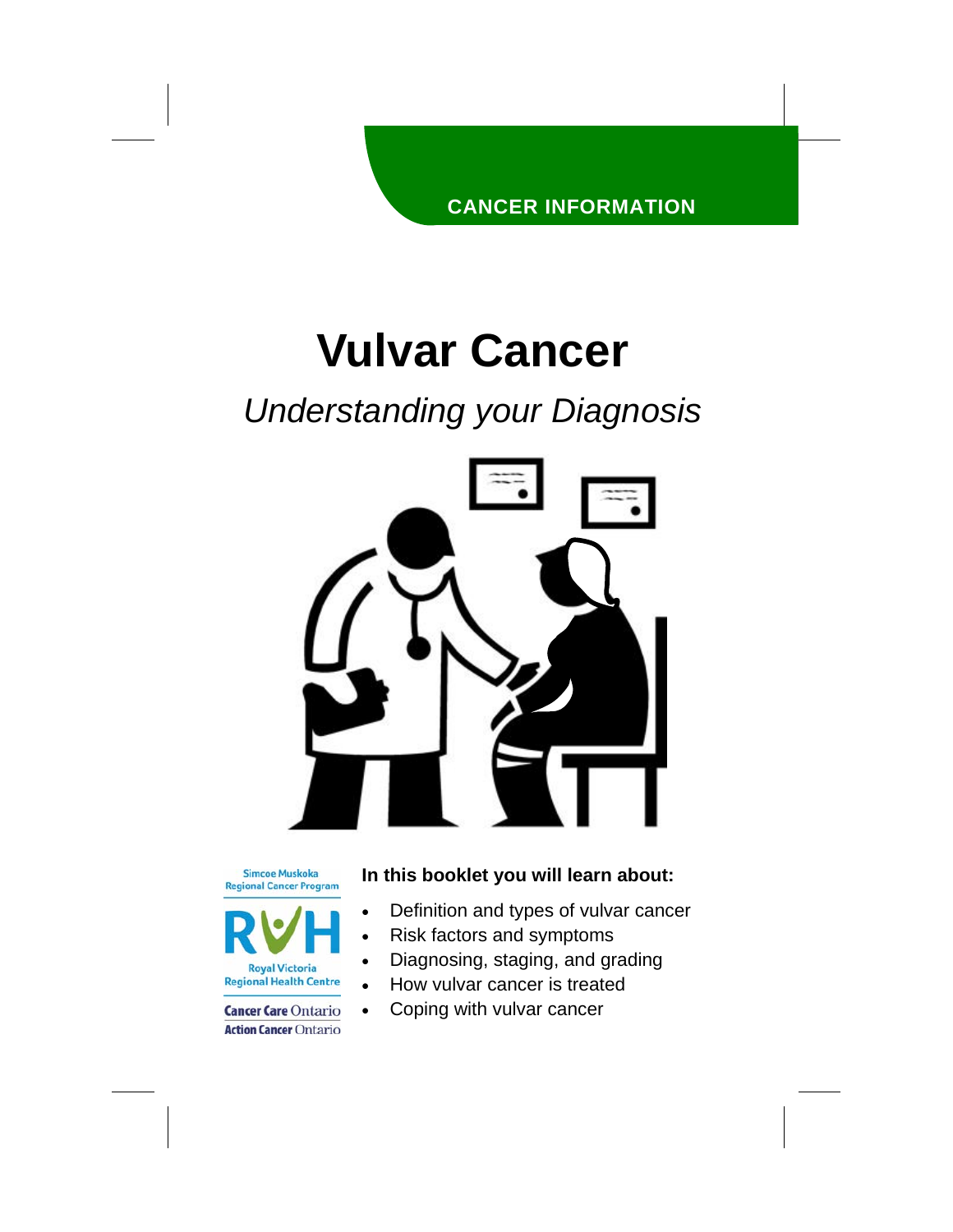## *Table of contents*

| What is vulvar cancer?              | 3              |
|-------------------------------------|----------------|
| Types of vulvar cancer              | 4              |
| Symptoms of vulvar cancer           | $\overline{4}$ |
| Risk factors of vulvar cancer       | 5              |
| How is vulvar cancer diagnosed?     | 6              |
| Staging and grading                 | 7              |
| How is vulvar cancer treated?       | 7              |
| Surgery                             | 8              |
| Radiation                           | 9              |
| Chemotherapy                        | 10             |
| Fertility and sexual health changes | 11             |
| Follow-up care                      | 11             |
| Coping with vulvar cancer           | 11             |
| More information                    | 12             |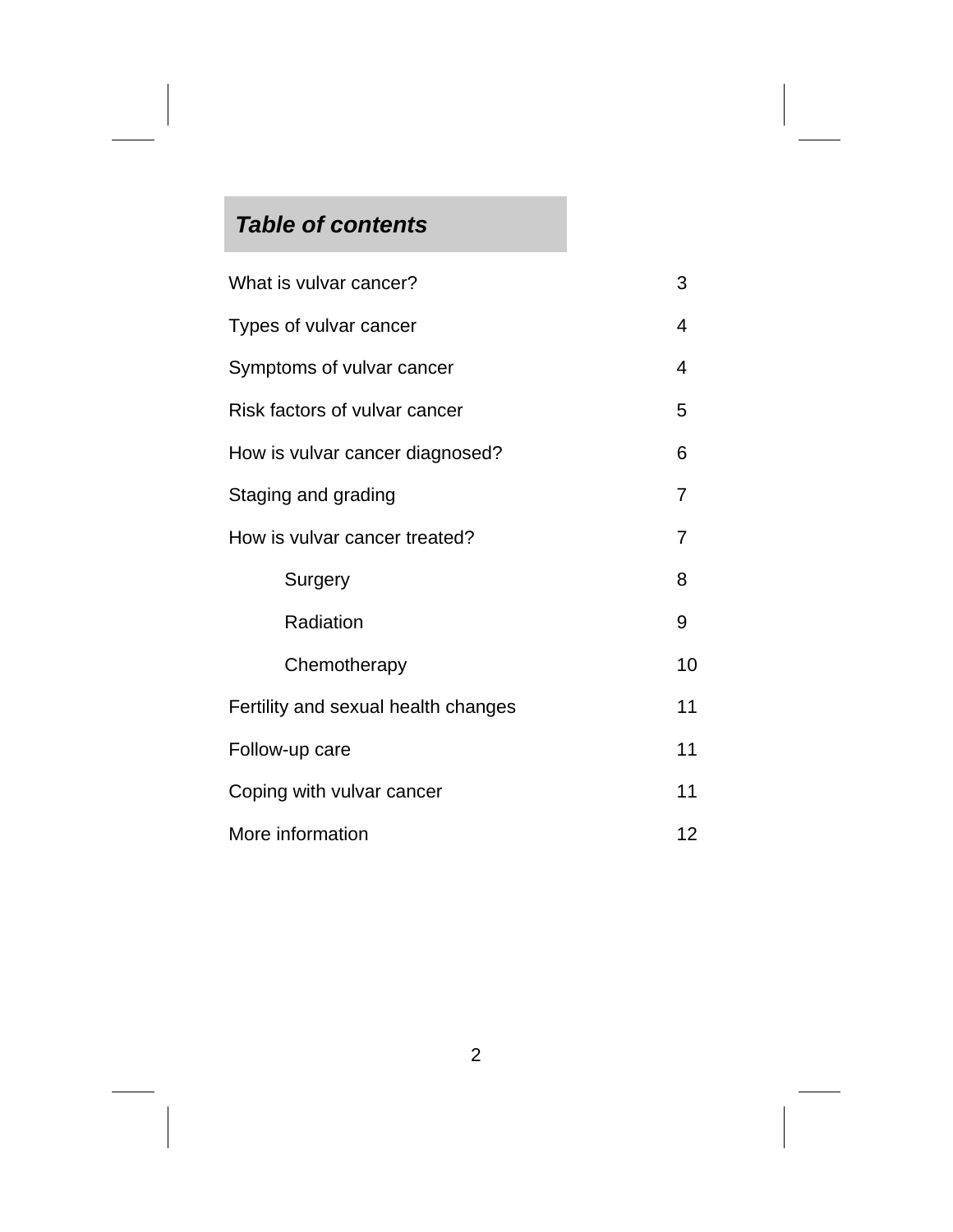## *What is vulvar cancer?*

Vulvar cancer is the uncontrolled growth of cells in the vulva, forming a mass of cells called a tumour.

The vulva is the outer surface of the female genitalia, which includes the outer and inner lips (labia majora and labia minora), clitoris, and vaginal and urethral opening. Vulvar cancer is most commonly found in the outer lip (labia majora).

Vulvar cancer is most common in older women, but can occur at any age.



3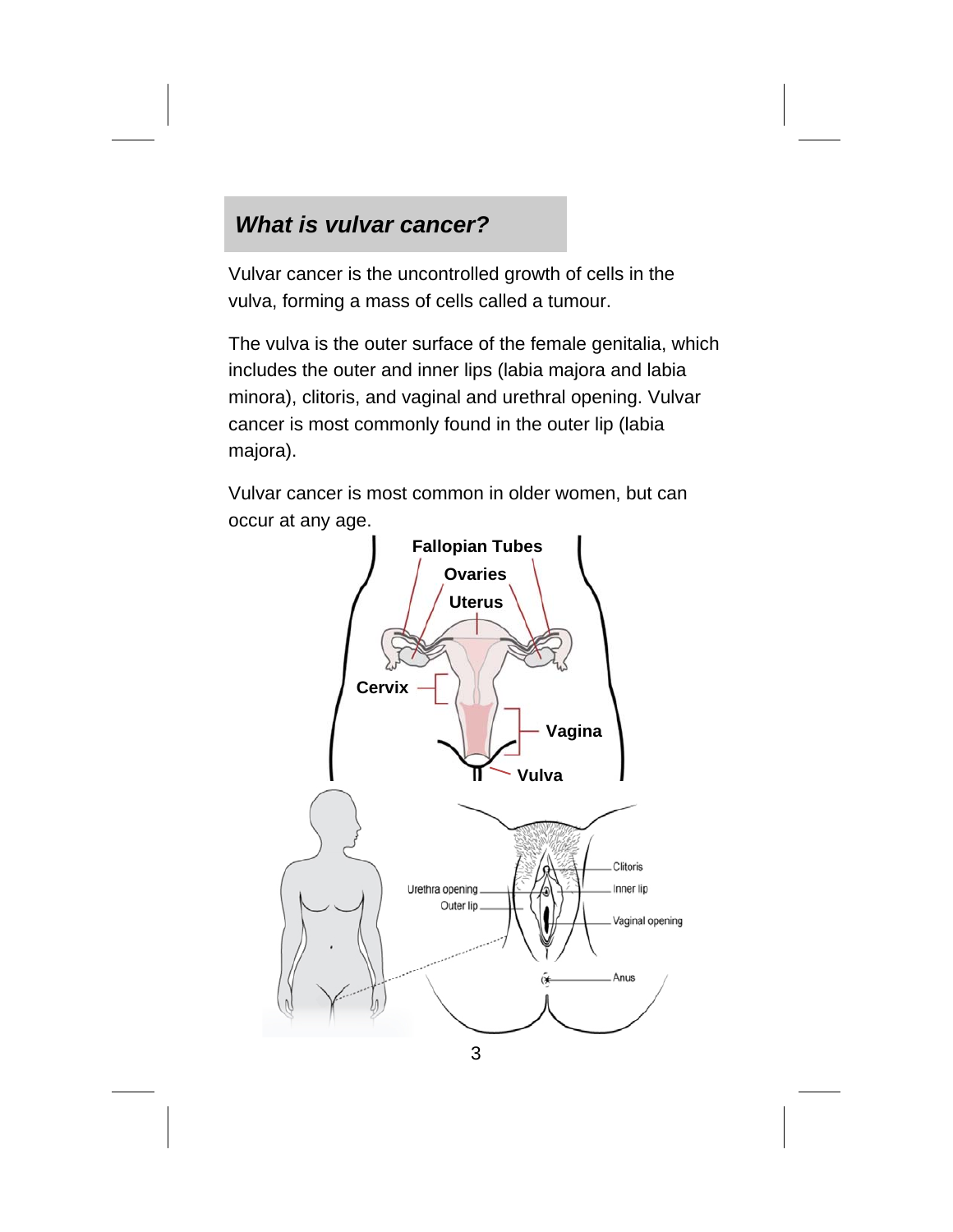## *Types of vulvar cancer*

- **Squamous cell carcinoma**  cancer that begins in the squamous (skin) cells. Around 90% of vulvar cancers are of this type.
- **Melanoma** cancer that begins in the skin pigment cells. Around 6% of vulvar cancers are of this type.
- Rare types of vulvar cancer include **adenocarcinoma**  (cancer of gland cells), **sarcoma** (cancer in

### *Symptoms of vulvar cancer*

Women with vulvar cancer may have some of these symptoms in the genital area:

- Itching that doesn't go away
- A lump, wart-like bump, or growth (vulva or groin area)
- Pain, tenderness, discomfort, or burning sensation
- Unusual bleeding (not from menstruation) or discharge
- Changes in the skin (colour, texture, or thickness)
- Raw patches or open sores (ulcers)
- Painful urination or sexual intercourse (dyspareunia)

However, some women with vulvar cancer do not show any of these symptoms, or the symptoms are caused by other medical conditions.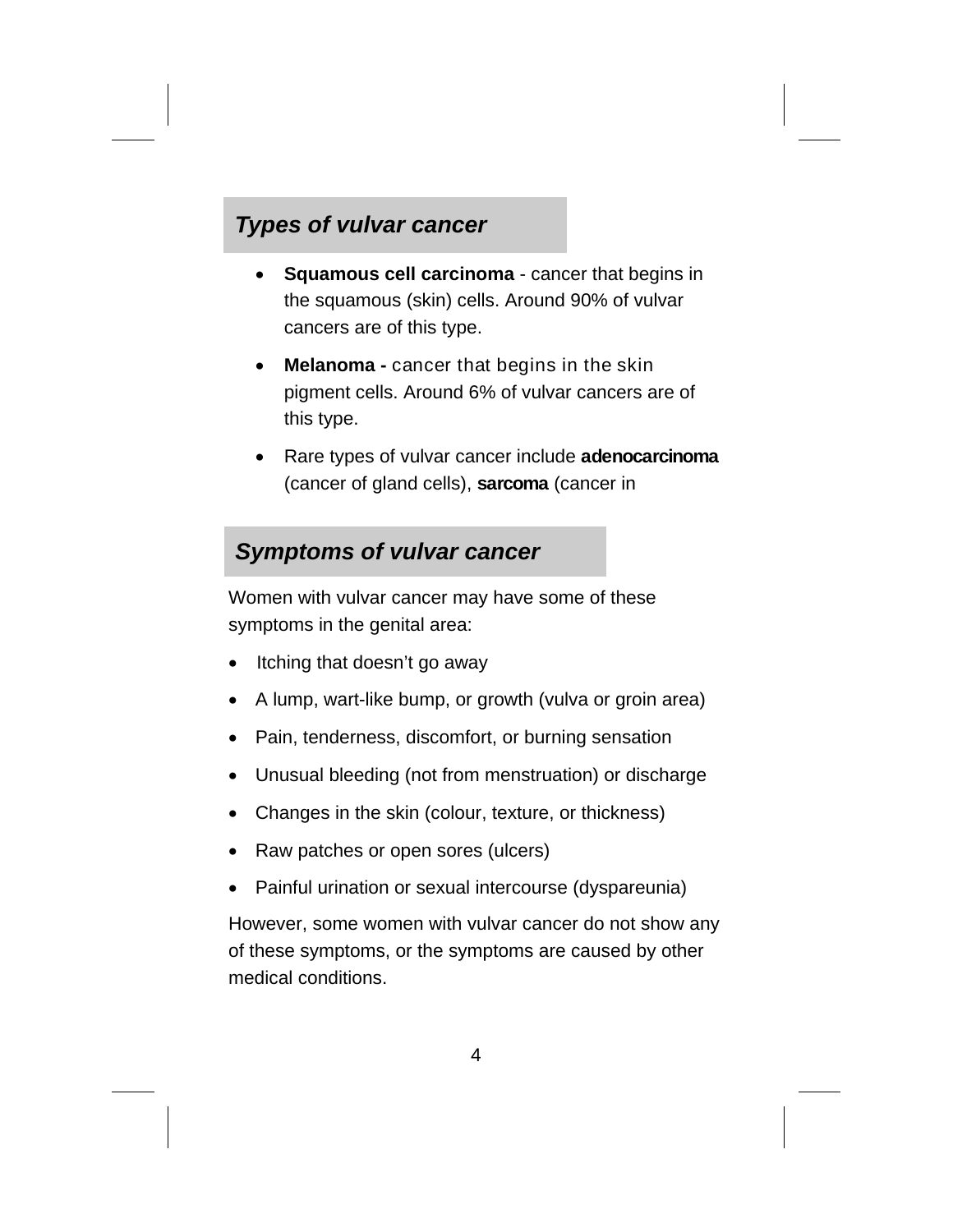## *Causes and risk factors for vulvar cancer*

The common causes of vulvar cancer include:

- **Human Papillomavirus** (HPV) infection, a virus passed during sexual activity
- **Chronic genital skin conditions** that cause vulvar irritation, such as lichen sclerosis

The following factors also increase your risk:

- **Smoking** (increases risk if you also have HPV)
- **Immune system deficiency** (like having HIV or taking immunosuppressive drugs because of a transplant) makes HPV infection more likely
- **History of abnormal Pap test results**
- **Past history** of vulvar, vaginal, or cervical cancer and/or conditions

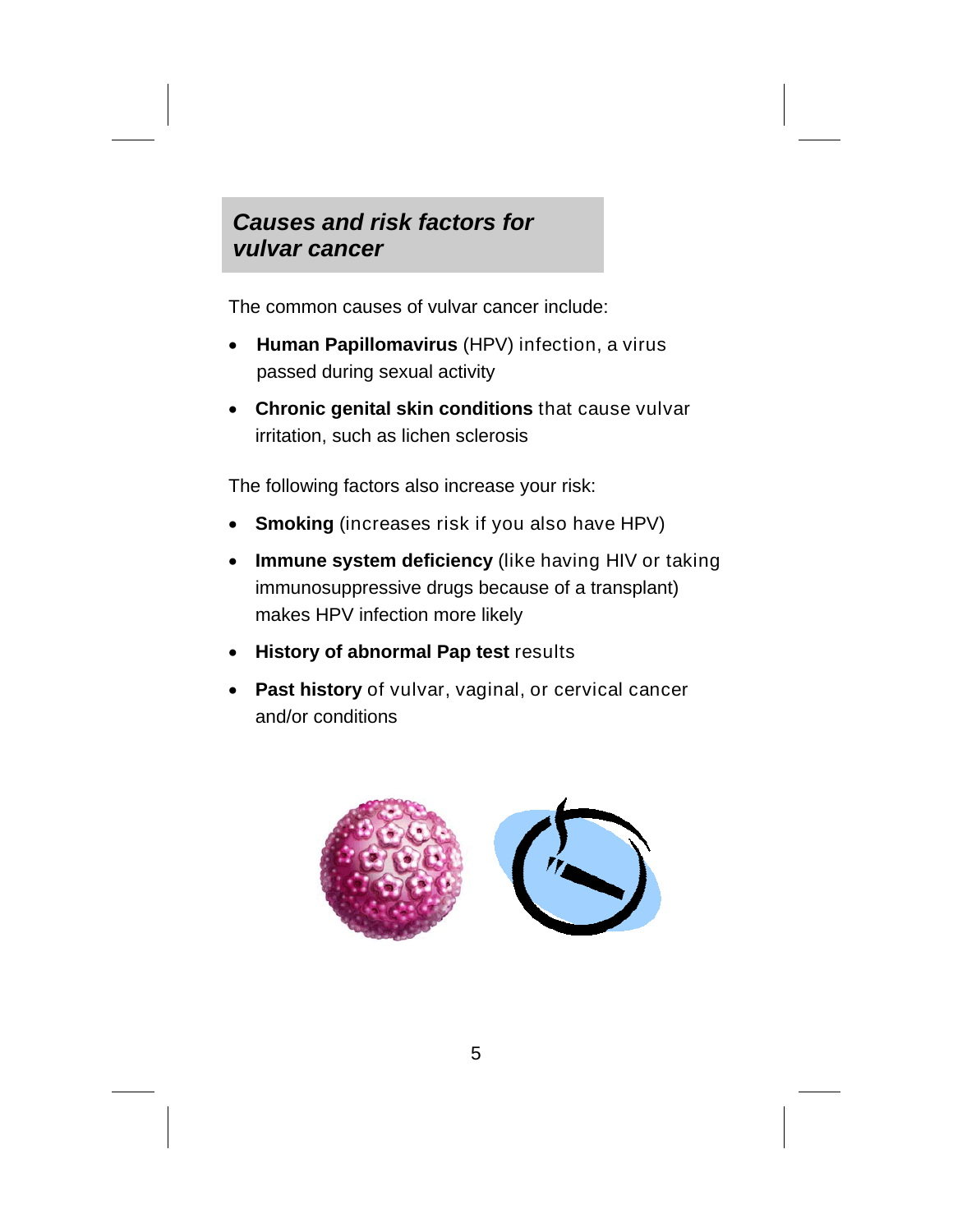## *How is vulvar cancer diagnosed?*

Your doctor may use the following methods to confirm if you have vulvar cancer:

- **Medical history and physical examination**: the doctor will ask about your symptoms and past medical problems, and examine you for signs of vulvar cancer.
- **Colposcopy**: the doctor uses a colposcope to examine the vulva, vagina, and cervix under magnification.
- **Biopsy**: the doctor removes tissues or cells to test in a laboratory. A biopsy is the only way to prove you

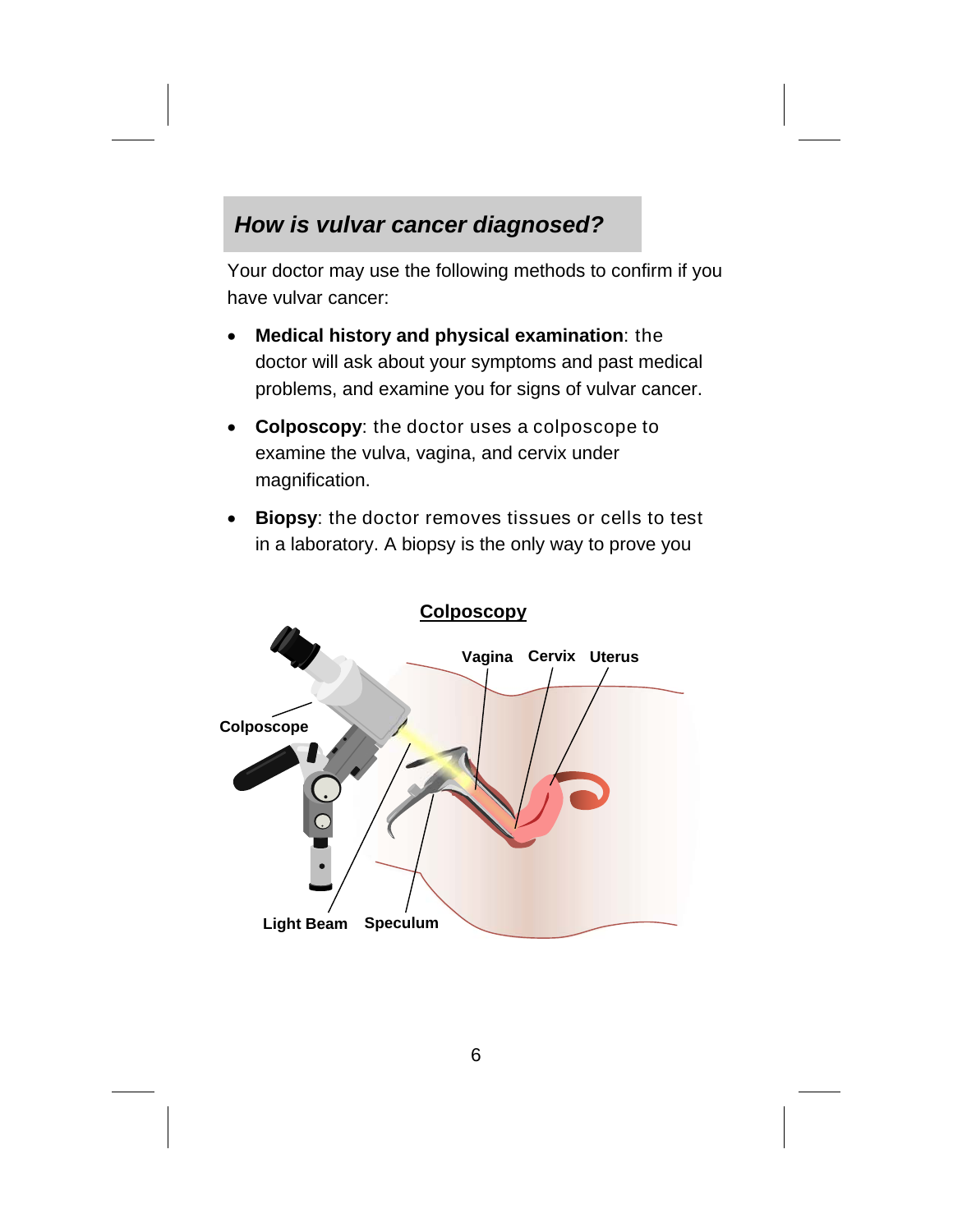## *Staging and grading*

Once you are diagnosed with vulvar cancer, your doctor will stage and grade your cancer. This is usually based on results of your surgery.

- **Stage** *(I-IV)* describes where your cancer is and if it has spread (metastasized) to other parts of the body.
- **Grade** *(1-4)* describes how the cancer cells look and behave, and how quickly the cancer may grow or spread.

Staging and grading helps your care team decide on treatment options and your prognosis (chance of recovery).

## *How is vulvar cancer treated?*

Your treatment plan will depend on the stage, grade, location, and type of tumour, as well as your overall health. It is important to discuss your options with your healthcare team and understand possible side effects. Your care team may include your gynaecologic oncologist, medical oncologist, radiation oncologist, radiation therapists, pathologist, and nurses.

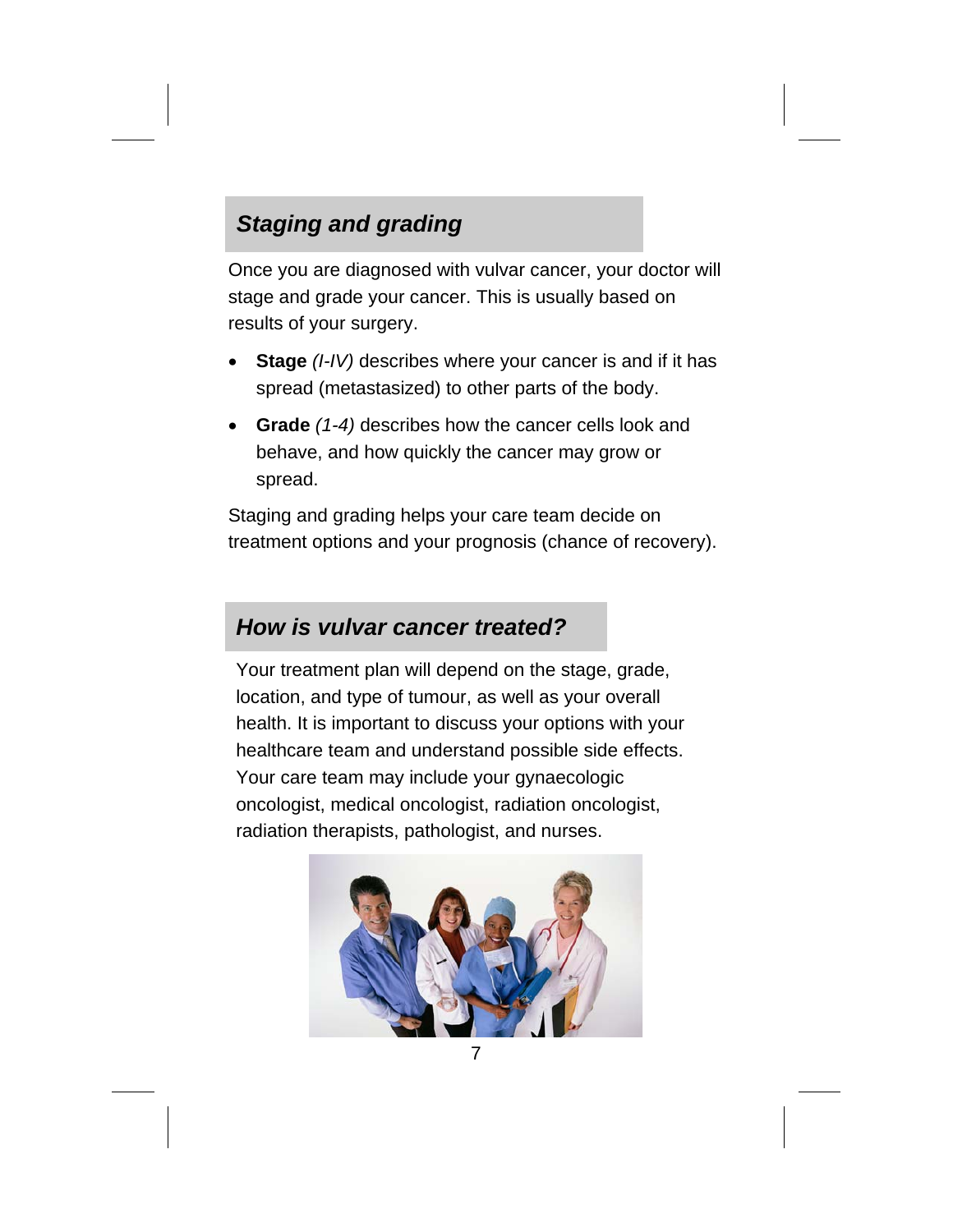#### **SURGERY**

Surgery is the most common treatment for vulvar cancer. Goal is to remove as much of the tumour as possible. Surgical options may include:

- **Laser surgery**: focused beam of light burns cancer off skin. For pre-cancerous conditions only.
- **Excision**: removal of the tumour and surrounding tissues. If the entire vulvar area is removed, this is called a **vulvectomy**.
- **Lymph node removal:** the lymph nodes in the groin may need to be removed to determine if your cancer has spread.

#### **SIDE EFFECTS OF SURGERY**

Side effects vary from person to person and depend on the type of treatment and your overall health. The side effects listed in the tables may not be experienced by everyone, or you may have other side effects that are not listed.

| <b>Possible side effects</b>                                                                       | <b>Short-</b><br>term | Long<br>-term |
|----------------------------------------------------------------------------------------------------|-----------------------|---------------|
| Complications with wound healing or infections                                                     | X                     |               |
| Nerve damage: tingling, numbness, hot/cold areas                                                   | X                     | X             |
| Skin changes, changes in appearance, discomfort<br>due to missing 'padding' in vulvar area         | X                     | X             |
| Scarring (may affect vaginal size, cause painful<br>sex)                                           | X                     | X             |
| Sexual effects: less desire, painful sex, numbness,<br>problems reaching orgasm, loss of fertility | X                     | X             |
| Lymphedema (swelling of limbs or groin caused by<br>lymph node damage/removal)                     | X                     | X             |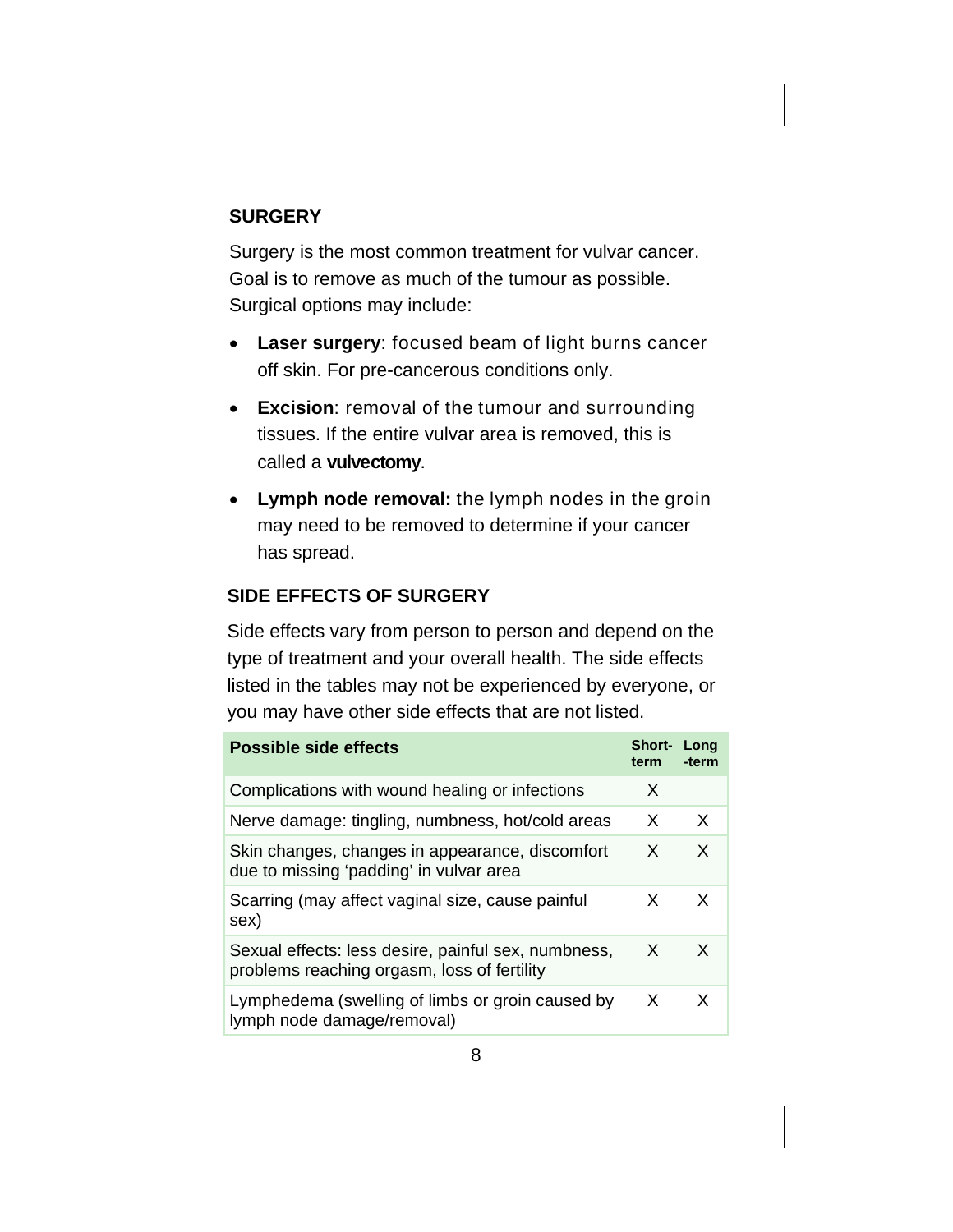#### **RADIATION THERAPY**

Radiation therapy uses high-energy xrays to kill cancer cells. A machine is used to give an exact dose of radiation to a specific area of your body.

Radiation therapy is often combined with surgery and/or chemotherapy.



#### **SIDE EFFECTS OF RADIATION**

Side effects will vary from person to person and depend on the type, dose, and treatment regimen.

| <b>Possible side effects</b>                                                                                                                     | <b>Short- Long</b><br>term | -term |
|--------------------------------------------------------------------------------------------------------------------------------------------------|----------------------------|-------|
| Bowel effects: gas, cramps, frequent bowel<br>movements, rectal bleeding                                                                         | X                          |       |
| Bowel obstruction (pain, bloating, inability to pass<br>bowel movements)                                                                         | X                          | X     |
| Urination: pain or burning, blood in urine, slower<br>stream, greater frequency/urgency                                                          | X                          |       |
| Sore/inflamed anus, pre-existing hemorrhoids<br>worsen                                                                                           | X                          |       |
| Skin changes to treatment area                                                                                                                   | X                          |       |
| Loss of appetite and fatigue                                                                                                                     | X                          | X     |
| Scarring (may affect vaginal size, cause painful<br>sex)                                                                                         | X                          | X     |
| Sexual effects: dryness or discomfort in vagina/<br>vulva, loss of pubic hair, pain during intercourse,<br>menopause symptoms, loss of fertility | X                          | X     |
| Lymphedema (swelling of limbs or groin caused by<br>lymph node damage)                                                                           | X                          | X     |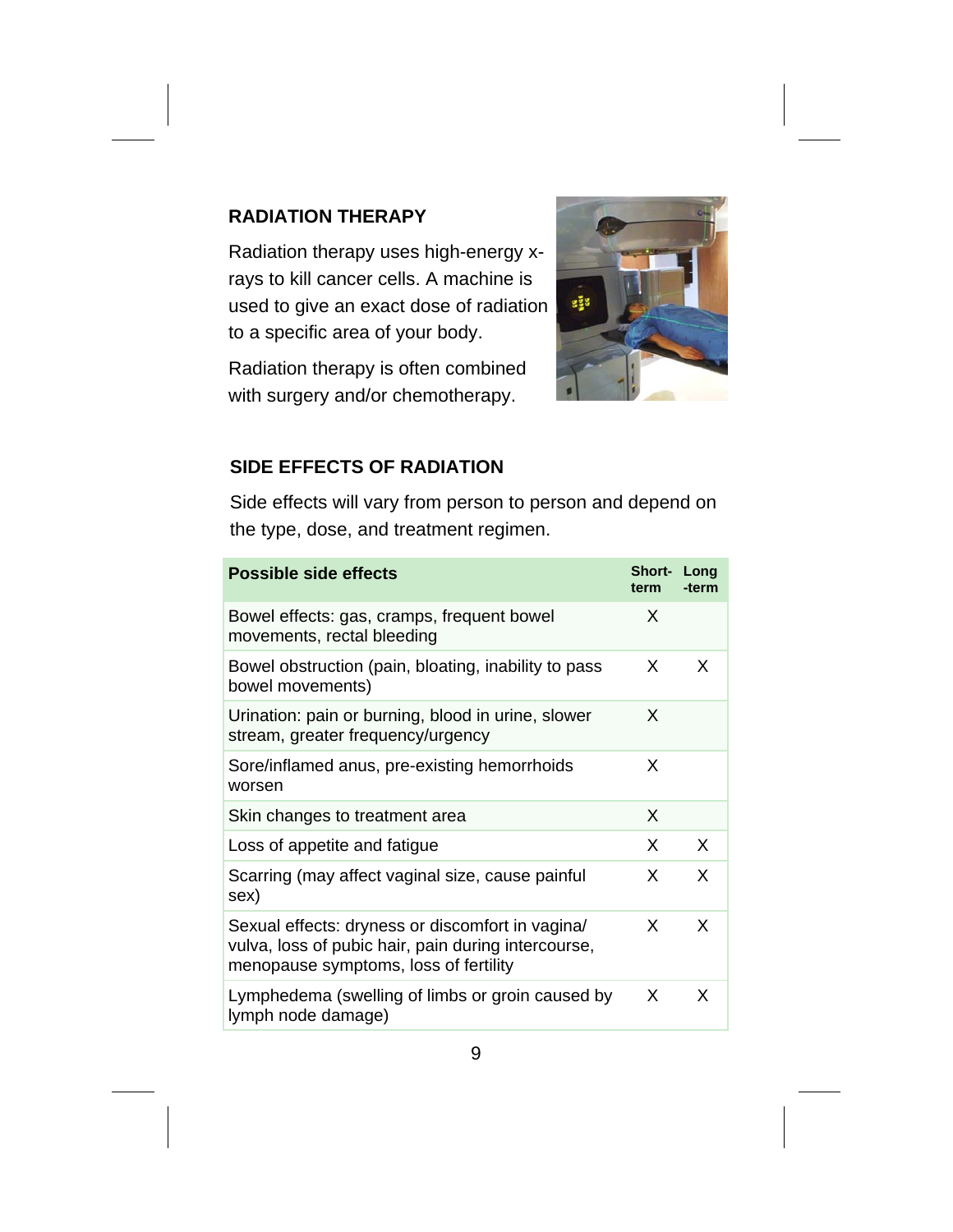#### **CHEMOTHERAPY**

Chemotherapy uses drugs to kill cancer cells. Chemotherapy is usually given through a vein in your arm or by mouth.

Chemotherapy may be used to treat advanced vulvar cancer, or can be combined with radiation therapy to shrink tumours before or after surgery.



#### **SIDE EFFECTS OF CHEMOTHERAPY**

Side effects will vary from person to person and depend on the type, dose, and treatment regimen of the drug(s) taken.

| <b>Possible side effects</b>                                                                       | Short- Long-<br>term | term |
|----------------------------------------------------------------------------------------------------|----------------------|------|
| Nausea and vomiting                                                                                | X                    |      |
| Thinning or loss of hair                                                                           | X                    |      |
| Mouth or vaginal sores, skin or eye changes                                                        | X                    |      |
| Fluid retention causing swelling/bloating                                                          | X                    |      |
| Diarrhea, constipation, or other bowel issues                                                      | X                    |      |
| Sexual effects: less desire, changes in menstrual<br>cycle, premature menopause, loss of fertility | X                    | X    |
| Fatigue and/or flu-like symptoms                                                                   | X                    |      |
| Loss of appetite, changes in taste and smell,<br>fatigue                                           | X                    |      |
| Low blood counts: higher risk of infections, bleed-<br>ing, and bruising                           | X                    |      |
| Organ damage, nerve damage, peripheral<br>neuropathy, "chemo brain"                                | X                    | X    |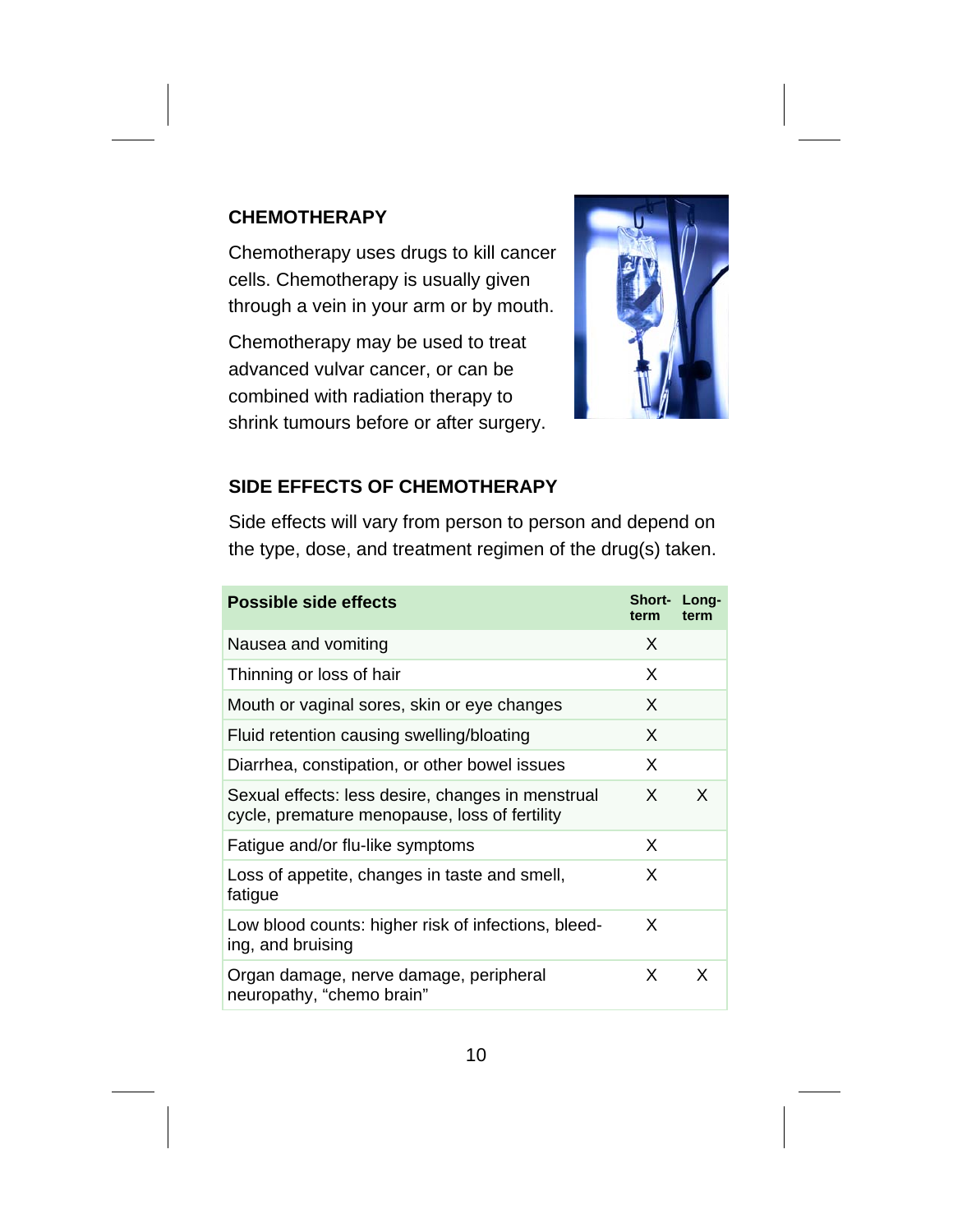## *Fertility and sexual health changes*

Your cancer treatments may affect:

- Your fertility (your ability to have children)
- Your ability to have sexual intercourse
- Your feelings towards sex and sexuality

These effects may vary depending on your treatment. Please talk to your care team or a social worker (see below) if you have any questions or concerns.



 Talk to your doctor about fertility preservation options **BEFORE** starting your treatment

## *Follow-up care*

Even after treatment is completed, it is important for you to go to regular follow-up visits to check if your cancer comes back (recurrence) or to deal with any treatment side effects.

## *Coping with vulvar cancer*

Living with cancer can be difficult, not only physically but also emotionally and mentally. There are many community organizations that can help you (ask us about RVH's Cancer Care Services Directory).

The Simcoe Muskoka Regional Cancer Program also has support services, including social workers who can help you better cope with your illness and deal with financial, legal, sexual, and family concerns.



 $\bigcup$  To book a social work appointment, contact: *Patient and Family Support*  **(705) 728-9090 ext. 43520**